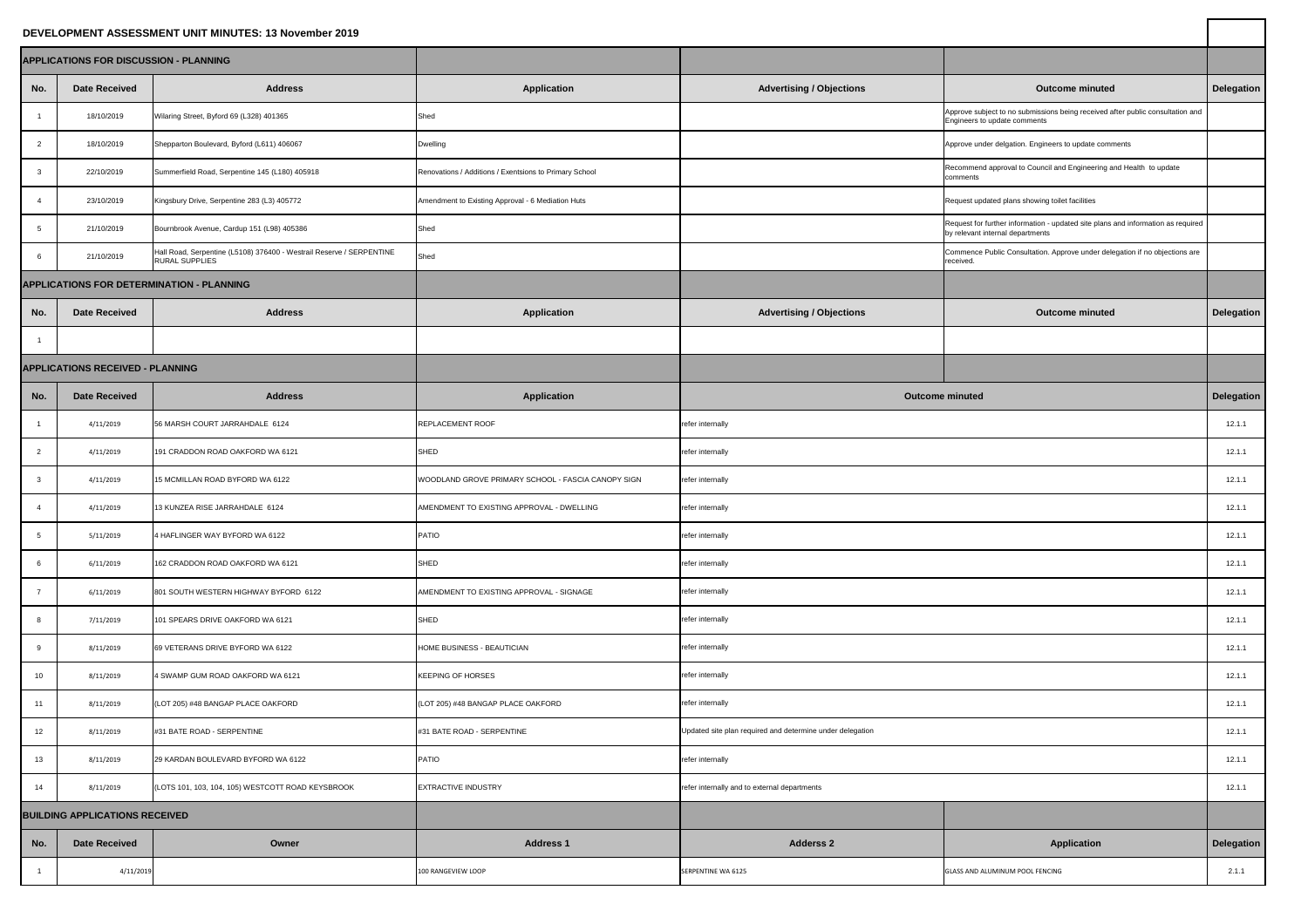| $\overline{2}$ | 4/11/2019                             |                  | 128 RANGEVIEW LOOP                     | SERPENTINE WA 6125                                                                                           | <b>DWELLING</b>                               | 2.1.1             |
|----------------|---------------------------------------|------------------|----------------------------------------|--------------------------------------------------------------------------------------------------------------|-----------------------------------------------|-------------------|
| 3 <sup>1</sup> | 4/11/2019                             |                  | 39 JASMIN PROMENADE                    | BYFORD WA 6122                                                                                               | PATIO                                         | 2.1.1             |
|                | 5/11/2019                             |                  | 35 FEAST ROAD                          | SERPENTINE 6125                                                                                              | UNAUTHORISED POOL SPA SAFETY BARRIER AND DECK | 2.1.3             |
| 5 <sup>5</sup> | 5/11/2019                             |                  | LOT 34 SELVA PLACE                     | OAKFORD WA 6121                                                                                              | <b>WATER TANK</b>                             | 2.1.1             |
| 6              | 5/11/2019                             |                  | 191 ABERNETHY ROAD                     | BYFORD 6122                                                                                                  | <b>DWELLING</b>                               | 2.1.1             |
| $\overline{7}$ | 6/11/2019                             |                  | 43 QUADRANT PARKWAY                    | BYFORD 6122                                                                                                  | <b>DWELLING</b>                               | 2.1.1             |
| 8              | 6/11/2019                             |                  | 27 QUADRANT PARKWAY                    | BYFORD 6122                                                                                                  | AMENDED BA - 19/299                           | 2.1.1             |
| 9              | 6/11/2019                             |                  | 121 KING ROAD                          | OAKFORD WA 6121                                                                                              | DEMOLITION OF HOUSE                           | 2.1.2             |
| 10             | 6/11/2019                             |                  | 8 HUNT ROAD                            | BYFORD WA 6122                                                                                               | PATIO                                         | 2.1.1             |
| 11             | 6/11/2019                             |                  | 25 FOSTER WAY                          | JARRAHDALE 6124                                                                                              | INTERNAL RENOVATION                           | 2.1.1             |
| 12             | 6/11/2019                             |                  | 29 KARDAN BOULEVARD                    | BYFORD WA 6122                                                                                               | <b>PATIO</b>                                  | 2.1.1             |
| 13             | 7/11/2019                             |                  | LOT 725 SELKIRK ROAD                   | SERPENTINE 6125                                                                                              | <b>DWELLING</b>                               | 2.1.1             |
| 14             | 7/11/2019                             |                  | 46A QUADRANT PARKWAY                   | BYFORD 6122                                                                                                  | <b>DWELLING</b>                               | 2.1.1             |
| 15             | 7/11/2019                             |                  | 92 DALRAY COURT                        | DARLING DOWNS 6122                                                                                           | BELOW GROUND SWIMMING POOL AND SAFETY BARRIER | 2.1.1             |
| 16             | 7/11/2019                             |                  | 162 CRADDON ROAD                       | OAKFORD WA 6121                                                                                              | CARPORT ATTACHED TO EXISTING SHED             | 2.1.1             |
| 17             | 7/11/2019                             |                  | LOT 1 BISHOP ROAD                      | MUNDIJONG 6123                                                                                               | <b>ARTS FACILITY</b>                          | 2.1.1             |
|                | <b>BUILDING PERMIT DETERMINATIONS</b> |                  |                                        |                                                                                                              |                                               |                   |
| No.            | <b>Date Approved</b>                  | <b>Applicant</b> | <b>Address</b>                         | Proposal                                                                                                     | <b>Recommended minuted</b>                    | <b>Delegation</b> |
|                | 04/11/2019                            |                  |                                        |                                                                                                              |                                               |                   |
|                |                                       |                  | 58 GALENA WAY BYFORD WA 6122           | <b>PATIO</b>                                                                                                 | APPROVED UNDER DELEGATED AUTHORITY            | 2.1.1             |
| $\overline{2}$ | 04/11/2019                            |                  | 80 MEAD STREET BYFORD 6122             | <b>SHED</b>                                                                                                  | APPROVED UNDER DELEGATED AUTHORITY            | 2.1.1             |
|                | 04/11/2019                            |                  | 45 RAIN LOVER COURT DARLING DOWNS 6122 | <b>PATIO</b>                                                                                                 | APPROVED UNDER DELEGATED AUTHORITY            | 2.1.1             |
|                | 05/11/2019                            |                  | 84 RANGEVIEW LOOP SERPENTINE 6125      | SHED                                                                                                         | APPROVED UNDER DELEGATED AUTHORITY            | 2.1.1             |
|                | 07/11/2019                            |                  | 3 GURNERS LANE DARLING DOWNS WA 6122   | SINGLE STOREY RESIDENTIAL DWELLING WITH WATER TANK, SHED AND GREENHOUSE   APPROVED UNDER DELEGATED AUTHORITY |                                               | 2.1.1             |
| -6             | 07/11/2019                            |                  | 17 SKYLINE BOULEVARD WHITBY WA 6123    | <b>PATIO</b>                                                                                                 | APPROVED UNDER DELEGATED AUTHORITY            | 2.1.1             |
|                | 07/11/2019                            |                  | 149 KARBRO DRIVE CARDUP WA 6122        | <b>WATER TANK</b>                                                                                            | APPROVED UNDER DELEGATED AUTHORITY            | 2.1.1             |
|                | 07/11/2019                            |                  | 14 SCANTLING WAY WHITBY WA 6123        | <b>DWELLING</b>                                                                                              | APPROVED UNDER DELEGATED AUTHORITY            | 2.1.1             |
| 9              | 08/11/2019                            |                  | 2 MAKIN COURT BYFORD WA 6122           | <b>PATIO</b>                                                                                                 | APPROVED UNDER DELEGATED AUTHORITY            | 2.1.1             |
| 10             | 08/11/2019                            |                  | 169 MEAD STREET BYFORD 6122            | <b>DWELLING</b>                                                                                              | APPROVED UNDER DELEGATED AUTHORITY            | 2.1.1             |
| 11             | 08/11/2019                            |                  | 18 CALNEGGIA DRIVE BYFORD 6122         | <b>PATIO</b>                                                                                                 | APPROVED UNDER DELEGATED AUTHORITY            | 2.1.1             |
|                | <b>HEALTH Applications received</b>   |                  |                                        |                                                                                                              |                                               |                   |